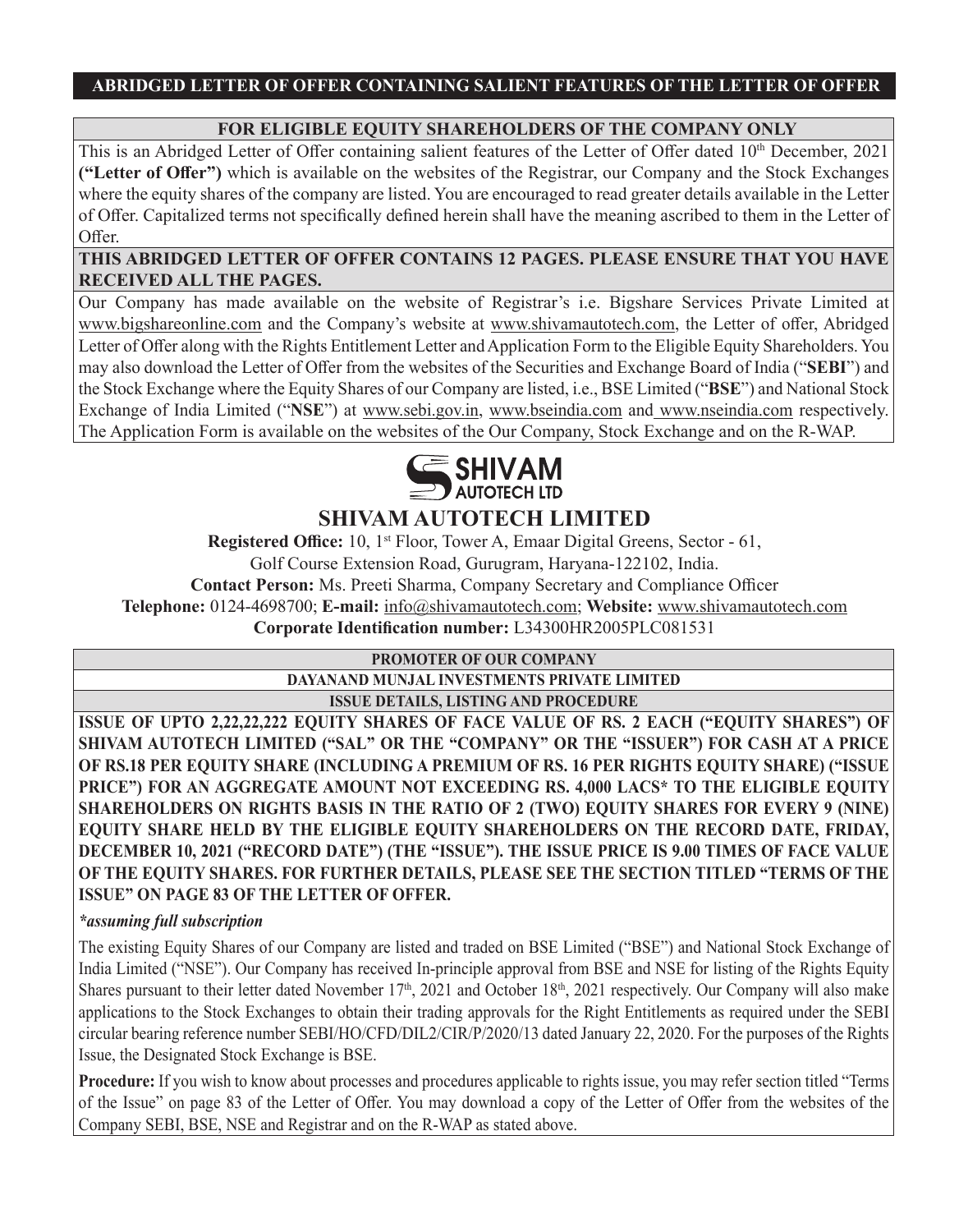## **ELIGIBILITY FOR THE ISSUE**

Our Company is eligible to offer Equity Shares pursuant to this Issue in terms of Chapter III and other applicable provisions of the SEBI ICDR Regulations. Further, our Company is undertaking this Issue in compliance with clause (1) of Part B of Schedule VI of the Securities and Exchange Board of India (Issue of Capital and Disclosure Requirements) Regulations, 2018 ("SEBI ICDR Regulations").

#### **Minimum Subscription**

The objects of the Issue are meeting the Working Capital Requirements, Adjustment of Unsecured Loans and General Corporate Purpose.

Further, our Promoters and Promoter Group have undertaken that they will subscribe to the full extent of their Rights Entitlements and that they shall not renounce their Rights Entitlements (except to the extent of renunciation by any of them in favour of any other Promoter or member of the Promoter Group) subject to the aggregate shareholding of our Promoters and Promoter Group being compliant with the minimum public shareholding requirements under the SCRR and the SEBI Listing Regulations.

Accordingly, in terms of Regulation 86(1) of the SEBI ICDR Regulations, the requirement of minimum subscription is not applicable to the Issue.

| <b>INDICATIVE TIMETABLE</b>                                                                         |                             |                                                                                                                        |                      |  |  |
|-----------------------------------------------------------------------------------------------------|-----------------------------|------------------------------------------------------------------------------------------------------------------------|----------------------|--|--|
| <b>Issue Opening Date</b>                                                                           | $31st$ December, 2021       | Date of Allotment (on or about)                                                                                        | $4th$ February, 2022 |  |  |
| Last Date for on<br>Renunciation*                                                                   | Market $21st$ January, 2022 | Initiation of Refunds (on or about)                                                                                    | $7th$ February, 2022 |  |  |
| Issue Closing Date#                                                                                 | $28th$ January, 2022        | Date of Credit (on or about)                                                                                           | $8th$ February, 2022 |  |  |
| Finalisation of Basis of allotment 4 <sup>th</sup> February, 2022<br>with the BSE/NSE (on or about) |                             | Commencement of trading of $10th$ February, 2022<br>Rights Issue Equity Shares on the<br>Stock Exchanges (on or about) |                      |  |  |

#### *Please note*

*\*Eligible Shareholders are requested to ensure that renunciation though off-market transfer is completed in such a manner that the Rights Entitlements are credited to the demat account of the Renouncees on or prior to the Issue Closing Date.*

*# Our Board or a duly authorized committee thereof will have the right to extend the Issue period as it may determine from time to time but not exceeding 30 (thirty) days from the Issue Opening Date (Inclusive of Issue Opening Date). Further, no withdrawal of Application shall be permitted by any Applicant after the Issue Closing Date.*

## **NOTICE TO INVESTORS**

The distribution of the Letter of Offer, the Abridged Letter of Offer, Application Form and Rights Entitlement Letter and the issue of Rights Entitlement and Rights Equity Shares to persons in certain jurisdictions outside India may be restricted by legal requirements prevailing in those jurisdictions. Persons into whose possession the Letter of Offer, the Abridged Letter of Offer or Application Form may come are required to inform themselves about and observe such restrictions. Our Company is making this Issue on a rights basis to the Eligible Equity Shareholders and will dispatch through email/ registered post the Letter of Offer / Abridged Letter of Offer, Application Form and Rights Entitlement Letter only to Eligible Equity Shareholders who have a registered address in India or who have provided an Indian address to our Company. Further, the Letter of Offer will be provided, through email/registered post, by the Registrar on behalf of our Company to the Eligible Equity Shareholders who have provided their Indian addresses to our Company or who are located in jurisdictions where the offer and sale of the Rights Equity Shares is permitted under laws of such jurisdictions and in such case who make a request in this regard. Investors can also access the Letter of Offer, the Abridged Letter of Offer and the Application Form from the websites of the Registrar, our Company, the Stock Exchanges, and on R-WAP.

## **NO OFFER IN THE UNITED STATES**

The Rights Entitlements and the Rights Equity Shares have not been and will not be registered under the United States Securities Act, 1933, as amended ("**Securities Act**"), or any U.S. state securities laws and may not be offered, sold, resold or otherwise transferred within the United States of America or the territories or possessions thereof ("**United States**" or "**U.S.**") or to, or for the account or benefit of, "U.S. persons" (as defined in Regulation S under the Securities Act ("**Regulation S**"), except in a transaction exempt from the registration requirements of the Securities Act. The Rights Entitlements referred to in this the Letter of Offer and Abridged Letter of Offer are being offered in India, but not in the United States. The offering to which the Letter of Offer and this Abridged Letter of Offer relates is not, and under no circumstances is to be construed as, an offering of any securities or rights for sale in the United States or as a solicitation therein of an offer to buy any of the said securities or rights.

Accordingly, the Letter of Offer, the Abridged Letter of Offer and the Common Application Form should not be forwarded to or transmitted in or into the United States at any time.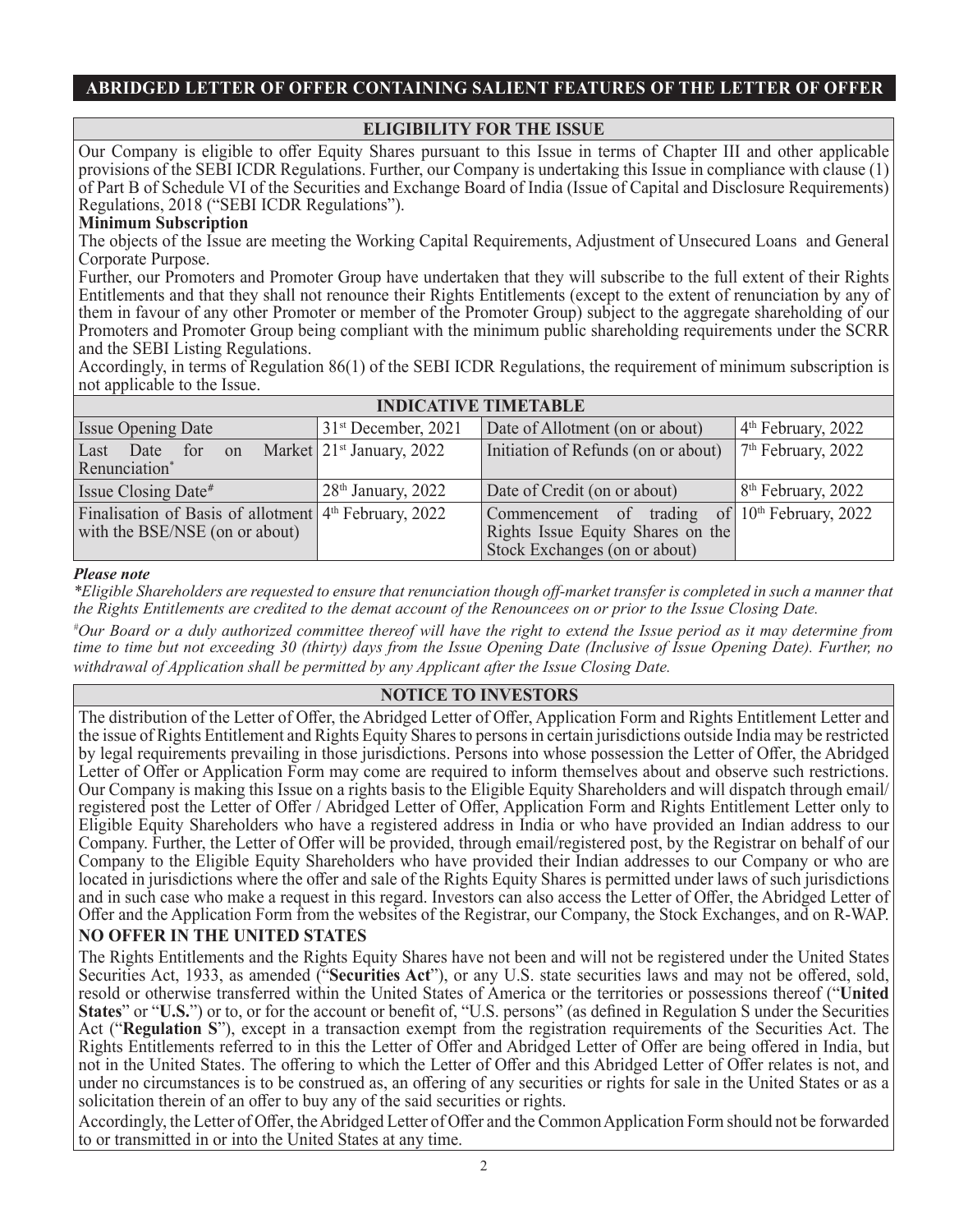## **GENERAL RISKS**

Investment in equity and equity related securities involves a degree of risk and investors should not invest any funds in this Issue unless they can afford to take the risk of losing their investment. Investors are advised to read the Risk Factors carefully before taking an investment decision in this Issue. For taking an investment decision, Investors must rely on their own examination of our Company and the Issue including the risks involved. The Rights Equity Shares being offered in this Issue have not been recommended or approved by Securities and Exchange Board of India ("SEBI") nor does SEBI guarantee the accuracy or adequacy of the contents of Letter of Offer. Investors are advised to refer to "Risk Factors" beginning on page 16 of Letter of Offer and Internal Risk Factors on page 05 of this Abridged Letter of Offer, before making an investment in this Issue.

|                                                                    | Name of Registrar to Bigshare Services Private Limited                                     |  |  |
|--------------------------------------------------------------------|--------------------------------------------------------------------------------------------|--|--|
|                                                                    | the Issue and contact 1st floor, Bharat Tin Works Building, Opp. Vasant Oasis,             |  |  |
| details                                                            | Makwana Road, Marol, Andheri (East), Mumbai- 400 059,                                      |  |  |
|                                                                    | Maharashtra, India.                                                                        |  |  |
|                                                                    | Telephone: +91 22 6263 8200,                                                               |  |  |
|                                                                    | E-mail: $rights issue@bigshareonline.com$                                                  |  |  |
|                                                                    | Website: www.bigshareonline.com                                                            |  |  |
|                                                                    | Investor Grievance E-mail: investor@bigshareonline.com                                     |  |  |
|                                                                    | Contact Person: Mr. Ashish Bhope                                                           |  |  |
|                                                                    | SEBI Registration Number: INR000001385                                                     |  |  |
| <b>Name</b><br><sub>of</sub><br><b>Statutory</b><br><b>Auditor</b> | M/s. NSBP & Co., Chartered Accountants                                                     |  |  |
| <b>Self-Certified</b>                                              | The list of banks that have been notified by SEBI to act as the SCSBs for the ASBA         |  |  |
| <b>Syndicate Banks</b>                                             | process is provided on the website of SEBI and is updated from time to time. For a list of |  |  |
| $(^{\circ}SCSBs")$                                                 | branches of the SCSBs named by the respective SCSBs to receive the ASBA Forms from         |  |  |
|                                                                    | the Designated Intermediaries, please refer to the below-mentioned link.                   |  |  |
|                                                                    | http://www.sebi.gov.in/sebiweb/other/OtherAction.do?doRecognisedFpi=yes&intm               |  |  |
|                                                                    | $Id=34$                                                                                    |  |  |
| <b>Banker to the Issue</b>                                         | <b>IDFC First Bank Limited</b>                                                             |  |  |

#### **1. Summary of Business**:-

Our Company has been promoted by Dayanand Munjal Investments Private Limited. The Company is a manufacturer of transmission gears and shafts in India, serving various automobile manufacturers as their strategic and supply chain partner. From manufacturing gears for motorcycles since its incorporation to developing critical components for aerospace, the Company has diversified into multiple verticals and initiated exports as well.

The Company has invested in state-of-the-art facilities in Bangalore and Rohtak to indigenize products for automobiles. This development gives the Company an opportunity for future exports to different overseas customers and is also a step towards 'Make in India' initiative. For further details, please refer to the chapter titled "Business Overview" at page 52 of Letter of Offer.

*(in Rs. Lakhs)*

#### **2. Summary of Objects of the Issue and Means of Finance:-**

The proposed utilization of Issue Proceeds is set forth below:

|    |                                                        | $\mu$ $\mu$ $\mu$ . Lanish |
|----|--------------------------------------------------------|----------------------------|
|    | Sr. No. Particulars                                    | <b>Amount</b>              |
| 1. | Augmenting working capital requirements of our Company | 800.00                     |
| 2. | Adjustment of unsecured loans                          | 3,000.00                   |
| 3. | General corporate purposes                             | 170.00                     |
| 4. | Issue related expenses                                 | 30.00                      |
|    | <b>Total</b>                                           | 4,000.00                   |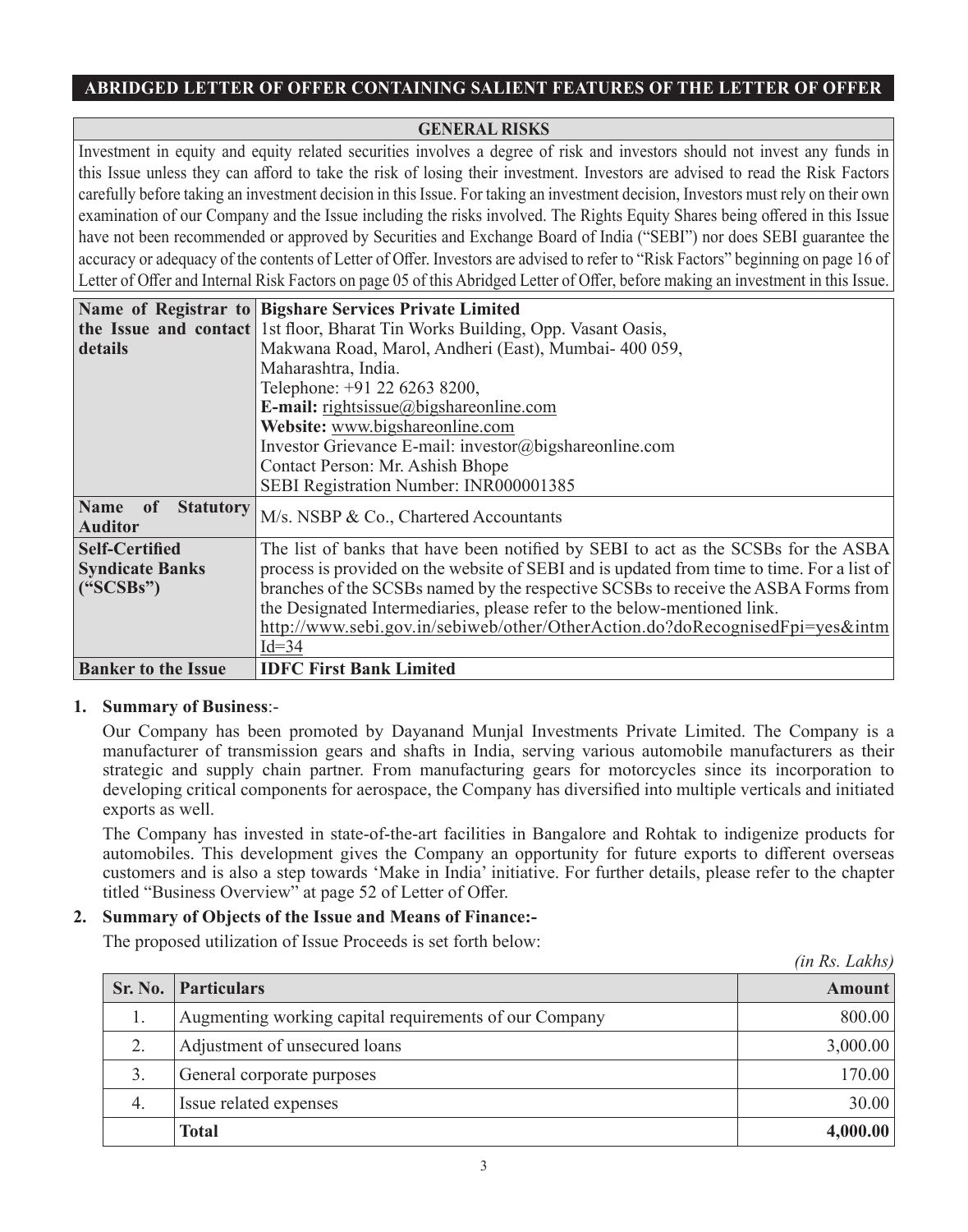*(in Rs. Lakhs)*

| <b>Means of Finance</b> |                     |
|-------------------------|---------------------|
| Proceeds of the Issue   | 4,000.00<br>Upto 4. |

## **Means of Finance**

Our Company proposes to meet the entire requirement of funds for the proposed objects of the Issue from the Net Proceeds. Accordingly, our Company confirms that there is no requirement to make firm arrangements of finance under Regulation 62(1)(c) of the SEBI ICDR Regulations through verifiable means towards at least 75% of the stated means of finance, excluding the amount to be raised from the proposed Rights Issue.

## **3. Monitoring Agency**

Since the Issue size does not exceed Rs. 10,000 Lakhs, the appointment of a monitoring agency as per Regulation 82(1) of the SEBI Regulations is not required.

## **4. Shareholding Pattern**

Shareholding Pattern of our Company as filed with the Stock Exchanges (i.e., as on June 30, 2021) in compliance with the provisions of the SEBI Listing Regulations:

| <b>Category of</b><br><b>Shareholder</b>     | No. of<br>shareholders | No. of fully<br>paid up | Total no.<br>shares held | <b>Shareholding</b><br>as a $%$ of                                                        | No. of<br>voting    | <b>Total</b><br>as a $\%$                 | shares  | No. of locked in                              | No. of equity<br>shares held in |
|----------------------------------------------|------------------------|-------------------------|--------------------------|-------------------------------------------------------------------------------------------|---------------------|-------------------------------------------|---------|-----------------------------------------------|---------------------------------|
|                                              |                        | equity shares<br>held   |                          | total no.<br>of shares<br>(calculated<br>as per SCRR,<br>1957) as a $\%$<br>of $(A+B+C2)$ | rights              | of Total<br><b>Voting</b><br><b>Right</b> | No. (a) | As a $%$<br>of total<br>shares<br>held<br>(b) | dematerialized<br>form          |
| Promoter &<br>(A)<br>Promoter Group          |                        | 7,47,95,950             | 7,47,95,950              | 74.80                                                                                     | 7,47,95,950         | 74.80                                     |         |                                               | 7,47,95,950                     |
| Public<br>(B)                                | 27,898                 | 2,52,04,050             | 2,52,04,050              | 25.20                                                                                     | 2,52,04,050         | 25.20                                     |         |                                               | 2,38,15,170                     |
| (C1) Shares underlying<br><b>DRs</b>         |                        |                         |                          |                                                                                           |                     |                                           |         |                                               |                                 |
| (C2) Shares held by<br><b>Employee Trust</b> |                        |                         |                          |                                                                                           |                     |                                           |         |                                               |                                 |
| Non Promoter-<br>(C)<br>Non Public           |                        |                         |                          |                                                                                           |                     |                                           |         |                                               |                                 |
| <b>Grand Total</b>                           | 27,899                 | 10,00,00,000            | 10,00,00,000             |                                                                                           | 100.00 10,00,00,000 | 100.00                                    |         |                                               | 9,86,11,120                     |

## **5. Board of Directors**

| <b>BOARD OF DIRECTORS</b> |                           |                                                                                 |  |  |
|---------------------------|---------------------------|---------------------------------------------------------------------------------|--|--|
| <b>Name</b>               | <b>Designation</b>        | <b>Other Directorship Held</b>                                                  |  |  |
| Mr. Neeraj Munjal         | Managing Director         | <b>Private Limited Entities:</b><br>Dayanand Munjal Investments Private Limited |  |  |
| Ms. Charu Munjal          | Whole-Time Director       | <b>Public Limited Entities:</b><br>Munjal Showa Limited                         |  |  |
| Mr. Anil Kumar Gupta      | Non-Executive<br>Director | <b>Public Limited Entities:</b><br>Akar Auto Industries Limited                 |  |  |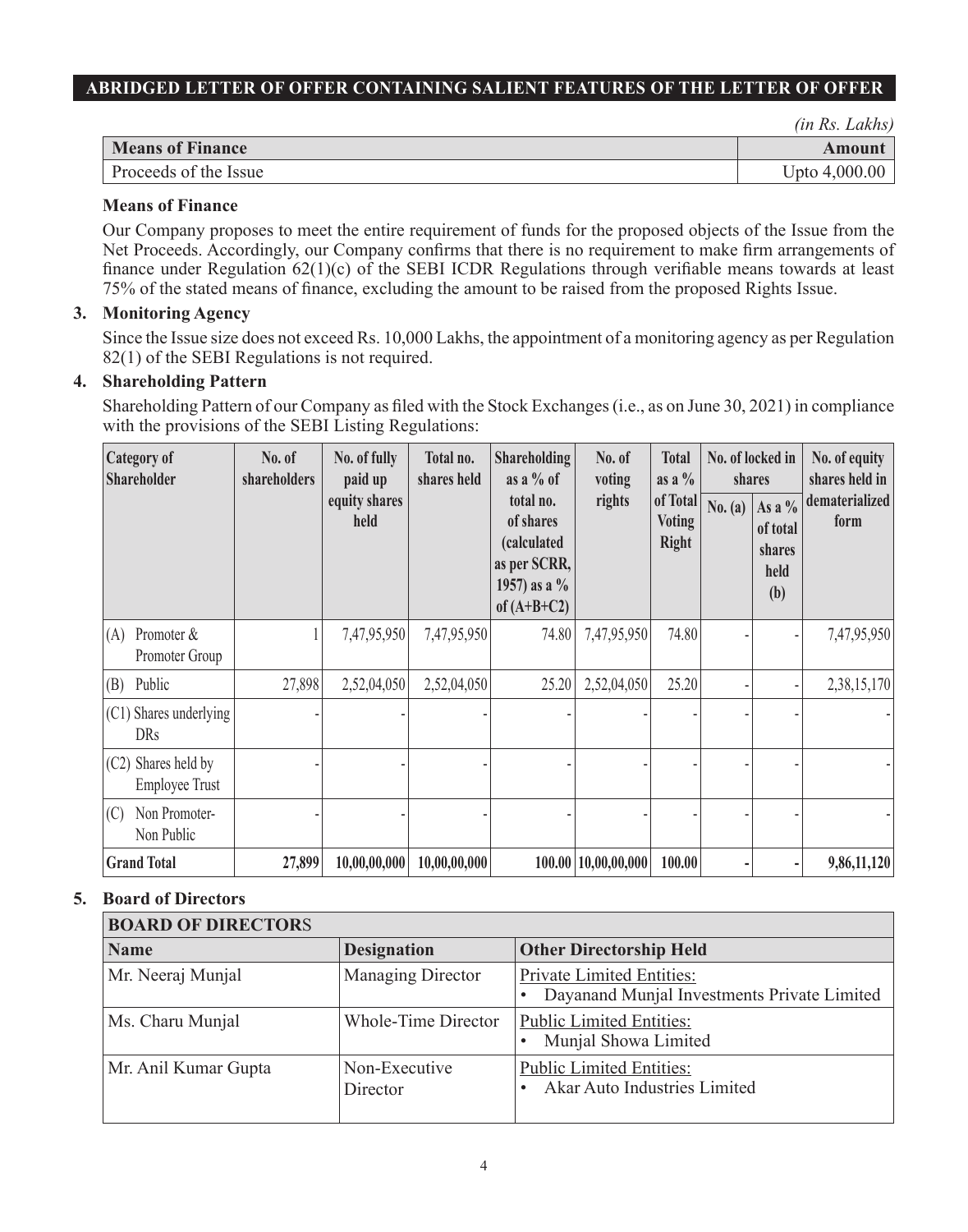| <b>BOARD OF DIRECTORS</b> |                                                  |                                                                                                                                                                                                                                                                                                                                                                                              |  |  |
|---------------------------|--------------------------------------------------|----------------------------------------------------------------------------------------------------------------------------------------------------------------------------------------------------------------------------------------------------------------------------------------------------------------------------------------------------------------------------------------------|--|--|
| <b>Name</b>               | <b>Designation</b>                               | <b>Other Directorship Held</b>                                                                                                                                                                                                                                                                                                                                                               |  |  |
| Mr. Bhagwan Dass Narang   | Chairman and<br><b>Independent Director</b>      | <b>Public Limited Entities:</b><br>Dish Tv India Limited<br>Karvy Stock Broking Limited<br>Karvy Financial Services Limited<br>Dynamic Mining Sas Guinea<br>Private Limited Entities:<br>Multiples Equity Fund Trustee Private Limited<br>Shri Venimadhav Portfolio Private Limited<br>Hero Corporate Services Private Limited<br>$\bullet$<br>Ovington Finance Private Limited<br>$\bullet$ |  |  |
| Ms. Jyothi Prasad         | Non-Executive and<br><b>Independent Director</b> | <b>Public Limited Entities:</b><br>Karvy Stock Broking Limited<br>Karvy Financial Services Limited<br>$\bullet$                                                                                                                                                                                                                                                                              |  |  |
| Mr. Sunil Chinubhai Vakil | Non-Executive and<br><b>Independent Director</b> | <b>Private Limited Entities:</b><br>Woleco India Private Limited<br>Gujarat Metal Cast Industries Private Limited<br>$\bullet$<br>Amitysoft Technologies Private Limited                                                                                                                                                                                                                     |  |  |

6. Neither our Company nor any of our Promoters or Directors are declared as a willful defaulters.

#### **7. Financial Statement Summary:**

| <b>FINANCIAL INFORMATION</b>                         |                                    |                               |  |
|------------------------------------------------------|------------------------------------|-------------------------------|--|
| <b>Particulars</b>                                   | As and for the period / year ended |                               |  |
|                                                      | (Rs. in Lakhs INR)                 |                               |  |
|                                                      | June 30, 2021 <sup>(1)</sup>       | March 31, 2021 <sup>(2)</sup> |  |
| Total income from operations (net)                   | 11,272.84                          | 48,741.15                     |  |
| Profit / (Loss) before tax and extraordinary items   | (3,341.98)                         | (2,452.60)                    |  |
| Profit / (Loss) after tax and extraordinary items    | (3,341.98)                         | (2,452.60)                    |  |
| Equity Share Capital                                 | 2,000.00                           | 2,000.00                      |  |
| Reserves and Surplus                                 | 5,960.14                           | 9,302.12                      |  |
| Net worth                                            | 7,960.14                           | 11,302.12                     |  |
| Basic and Diluted earnings per share $(\bar{\zeta})$ | $(3.08)*$                          | (2.25)                        |  |
| Return on net worth $(\% )$                          | $(41.98)\%$                        | $(21.70)\%$                   |  |
| Net asset value per share $(\bar{\tau})$             | 7.96                               | 11.30                         |  |

*\*Not Annualized*

- (1) *Based on the Unaudited limited reviewed Financial Results for the Three months period ended June 30, 2021*
- (2) *Based on the audited financial statements of our Company for the year ended March 31, 2021*

## **8. INTERNAL RISK FACTORS**

- 1. The COVID-19 pandemic and resulting deterioration of general economic conditions has adversely impacted our business and results of operations and the extent to which it will continue to do so will depend on future developments, which are difficult to predict.
- 2. In past, our Company had delayed in the repayment of its debt obligations. Any failure of our Company to comply with its debt obligations in future may adversely affect our ability to conduct our business and operations or implement our business plans and also to secure further credit.
- 3. We have incurred losses in the recent past. Continuous financial losses incurred by us may be perceived adversely by external parties such as clients and bankers, which could affect our reputation, business, financial condition and results of operation.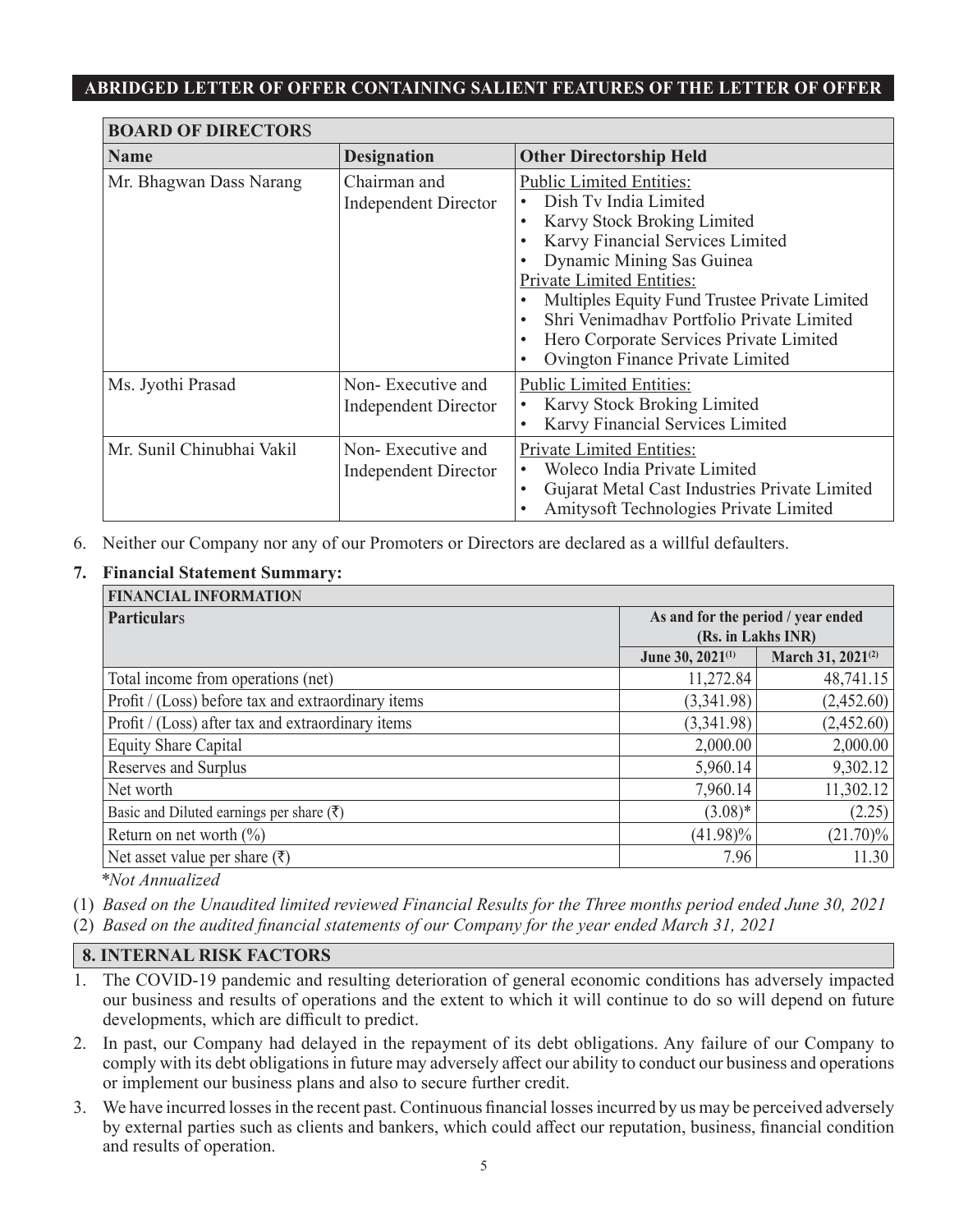- *4.* We have certain contingent liabilities that have not been provided for in our Company's financials which if materialised, could adversely affect our financial condition.
- 5. We focus primarily on the automobile and auto-components industry.

For further details, please see the section titled "Risk Factors" beginning on page no. 16 of the Letter of Offer.

#### **9. SUMMARY OF OUTSTANDING LITIGATION**S

- A. Total number of outstanding litigations against the company and amount involved **NIL**
- B. Brief details of top 5 material outstanding litigations against the company and amount involved **NIL**
- C. Regulatory Action, if any disciplinary action taken by SEBI or stock exchanges against the Promoters / Group companies in last 5 financial years including outstanding action, if any **NIL**
- D. Brief details of outstanding criminal proceedings against Promoters

**NIL** 

For further details regarding these legal proceedings, please refer to chapter titled *"Outstanding Litigations and Defaults"* on page 73 of the Letter of Offer.

#### **10. TERMS OF THE ISSUE**

#### **Procedure for Application**

## **PROCESS OF MAKING AN APPLICATION IN THE ISSUE**

**In accordance with Regulation 76 of the SEBI ICDR Regulations, the SEBI Rights Issue Circulars and the ASBA Circulars, all Shareholders desiring to make an Application in this Issue are mandatorily required to use either the ASBA process or the R-WAP (instituted only for resident Shareholders in this Issue, in the event the Shareholders are not able to utilize the ASBA facility for making an Application despite their best efforts). Shareholders should carefully read the provisions applicable to such Applications before making their Application through ASBA or using the R-WAP.** 

The Application Form can be used by the Eligible Equity Shareholders as well as the Renouncees, to make Applications in this Issue basis the Rights Entitlement credited in their respective demat accounts or demat suspense escrow account, as applicable. For further details on the Rights Entitlements and demat suspense escrow account, see "*Credit of Rights Entitlements in demat accounts of Eligible Equity Shareholders*" below.

Please note that one single Application Form shall be used by Shareholders to make Applications for all Rights Entitlements available in a particular demat account or entire respective portion of the Rights Entitlements in the demat suspense escrow account in case of resident Eligible Equity Shareholders holding shares in physical form as on Record Date and applying in this Issue, as applicable. In case of Shareholders who have provided details of demat account in accordance with the SEBI ICDR Regulations, such Shareholders will have to apply for the Equity Shares from the same demat account in which they are holding the Rights Entitlements and in case of multiple demat accounts, the Shareholders are required to submit a separate Application Form for each demat account.

Shareholders may apply for the Equity Shares by submitting the Application Form to the Designated Branch of the SCSB or online/electronic Application through the website of the SCSBs (if made available by such SCSB) for authorising such SCSB to block Application Money payable on the Application in their respective ASBA Accounts.

Shareholders are also advised to ensure that the Application Form is correctly filled up stating therein:

- i) the ASBA Account (in case of Application through ASBA process) in which an amount equivalent to the amount payable on Application as stated in the Application Form will be blocked by the SCSB; or
- ii) the requisite internet banking or UPI details (in case of Application through R-WAP, which is available only for resident Shareholders).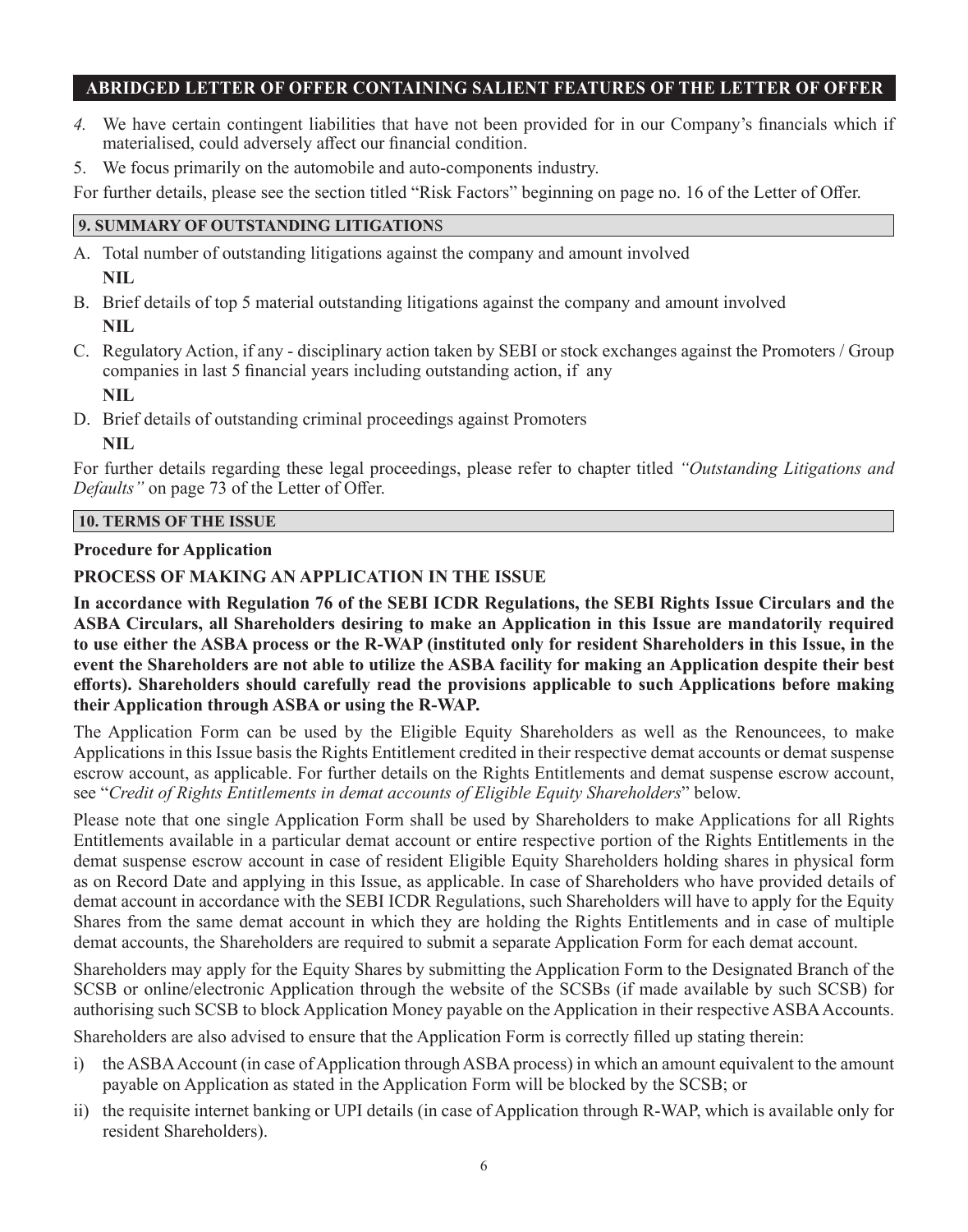**Applicants should note that they should very carefully fill-in their depository account details and PAN in the Application Form or while submitting application through online/electronic Application through the website of the SCSBs (if made available by such SCSB) and R-WAP. Please note that incorrect depository account details or PAN or Application Forms without depository account details (except in case of Eligible Equity Shareholders who hold Equity Shares in physical form and are applying in this Issue in accordance with the SEBI Relaxation Circular through R-WAP) shall be treated as incomplete and shall be rejected. For details see** "*- Grounds for Technical Rejection*" **below. Our Company, the Registrar and the SCSBs shall not be liable for any incomplete or incorrect demat details provided by the Applicants.**

#### *Making of an Application through the ASBA process*

A Shareholders, wishing to participate in this Issue through the ASBA facility, is required to have an ASBA enabled bank account with an SCSB, prior to making the Application. Shareholders desiring to make an Application in this Issue through ASBA process, may submit the Application Form in physical mode to the Designated Branches of the SCSB or online/ electronic Application through the website of the SCSBs (if made available by such SCSB) for authorizing such SCSB to block Application Money payable on the Application in their respective ASBA Accounts.

Shareholders should ensure that they have correctly submitted the Application Form and have provided an authorisation to the SCSB, *via* the electronic mode, for blocking funds in the ASBA Account equivalent to the Application Money mentioned in the Application Form, as the case may be, at the time of submission of the Application.

For the list of banks which have been notified by SEBI to act as SCSBs for the ASBA process, please refer to https://www.sebi.gov.in/sebiweb/other/OtherAction.do?doRecognisedFpi=yes&intmId=34

#### *Making of an Application through the Registrar's Web-based Application Platform ("R-WAP") process.*

In accordance with the SEBI Relaxation Circulars, a separate web-based application platform, i.e., the R-WAP facility (accessible at www.bigshareonline.com), has been instituted for making an Application in this Issue by resident Shareholders. Further, R-WAP is only an additional option and not a replacement of the ASBA process and R-WAP facility should be utilized only in the event that Shareholders are not able to utilize the ASBA facility for making an application despite their best efforts.

At the R-WAP, resident Shareholders can access and submit the online Application Form in electronic mode using the R-WAP. Resident Shareholders, making an Application through R-WAP, shall make online payment using internet banking or UPI facility. Prior to making an Application, such Shareholders should enable the internet banking or UPI facility of their respective bank accounts and such Shareholders should ensure that the respective bank accounts have sufficient funds.

## **PLEASE NOTE THAT ONLY RESIDENT SHAREHOLDERS CAN SUBMIT AN APPLICATION USING THE R-WAP. R-WAP FACILITY WILL BE OPERATIONAL FROM THE ISSUE OPENING DATE. OUR COMPANY AND THE REGISTRAR SHALL NOT BE RESPONSIBLE IF THE APPLICATION IS NOT SUCCESSFULLY SUBMITTED OR REJECTED DURING THE BASIS OF ALLOTMENT ON ACCOUNT OF FAILURE TO BE IN COMPLIANCE WITH THE SAME. FOR RISKS ASSOCIATED WITH THE R-WAP PROCESS, SEE "RISK FACTORS".**

## *Making of an Application by Eligible Equity Shareholders on Plain Paper under ASBA process*

An Eligible Equity Shareholder in India who is eligible to apply under the ASBA process may make an Application to subscribe to this Issue on plain paper in case of non-receipt of Application Form as detailed above. In such cases of non-receipt of the Application Form through e-mail or physical delivery (where applicable) and the Eligible Equity Shareholder not being in a position to obtain it from any other source may make an Application to subscribe to this Issue on plain paper with the same details as per the Application Form that is available on the website of the Registrar, Stock Exchanges. An Eligible Equity Shareholder shall submit the plain paper Application to the Designated Branch of the SCSB for authorising such SCSB to block Application Money in the said bank account maintained with the same SCSB. Applications on plain paper will not be accepted from any Eligible Equity Shareholder who has not provided an Indian address or is a U.S. Person or in the United States.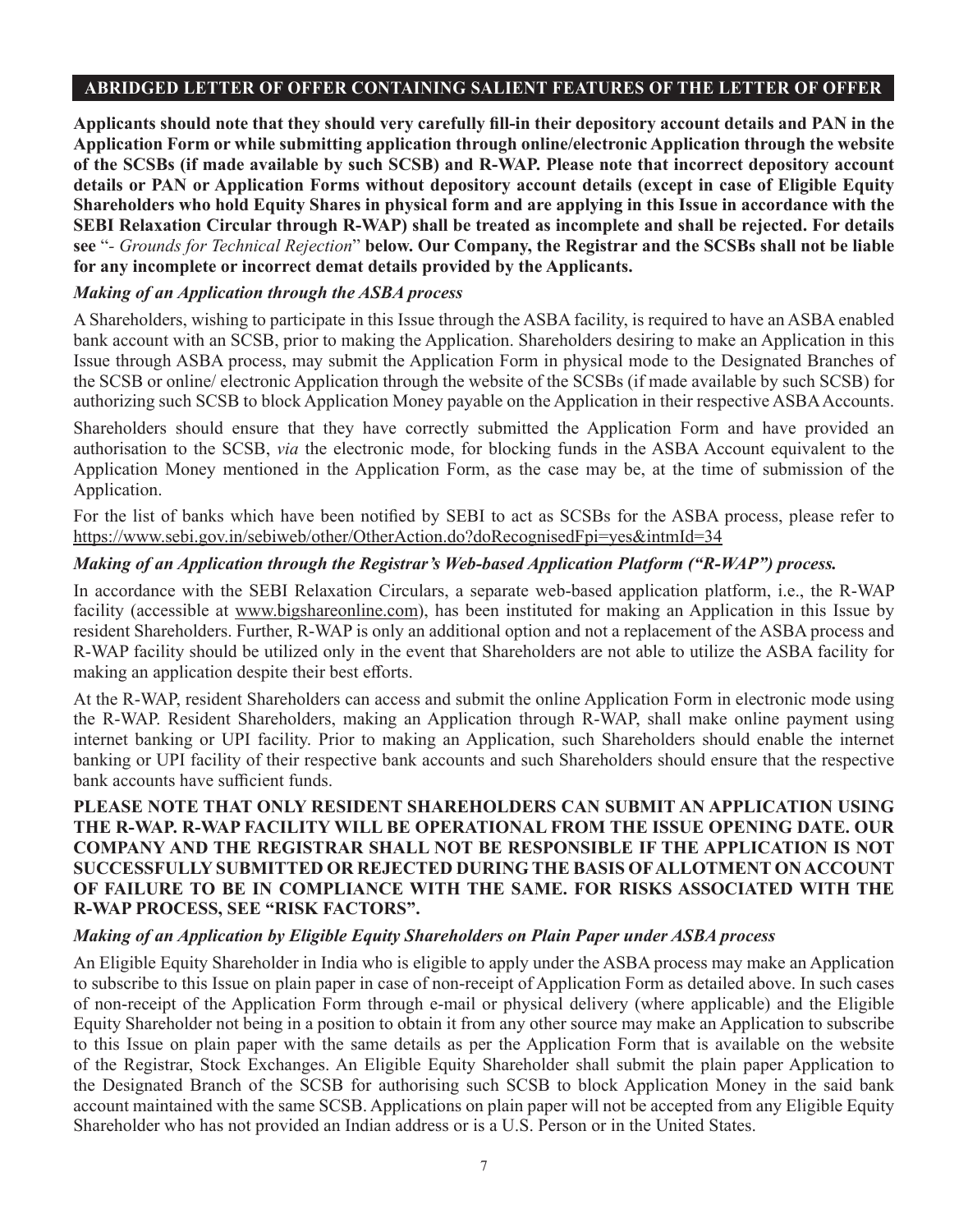Please note that the Eligible Equity Shareholders who are making the Application on plain paper shall not be entitled to renounce their Rights Entitlements and should not utilize the Application Form for any purpose including renunciation even if it is received subsequently.

### **PLEASE NOTE THAT THE APPLICATION ON PLAIN PAPER CANNOT BE SUBMITTED THROUGH R-WAP.**

The application on plain paper, duly signed by the Eligible Equity Shareholder including joint holders, in the same order and as per specimen recorded with his bank, must reach the office of the Designated Branch of the SCSB before the Issue Closing Date and should contain the following particulars:

- 1. Name of the Company, being Shivam Autotech Limited;
- 2. Name and address of the Eligible Equity Shareholder including joint holders (in the same order and as per specimen recorded with our Company or the Depository);
- 3. Registered Folio No./DP and Client ID No.;
- 4. Number of Equity Shares held as on Record Date and ratio of Rights Entitlement;
- 5. Allotment option Only demat form;
- 6. Number of Rights Equity Shares entitled to;
- 7. Number of Rights Equity Shares applied for within the Rights Entitlements;
- 8. Number of additional Rights Equity Shares applied for, if any;
- 9. Total number of Rights Equity Shares applied for;
- 10. Total amount paid at the rate of Rs. 18 per Rights Equity Share;
- 11. Details of the ASBA Account such as the account number, name, address and branch of the relevant SCSB;
- 12. In case of NR Eligible Equity Shareholders, details of the NRE/FCNR/NRO Account such as the account number, name, address and branch of the SCSB with which the account is maintained;
- 13. Except for applications on behalf of the Central or State Government, the residents of Sikkim and the officials appointed by the courts, PAN of the Eligible Equity Shareholder and for each Eligible Equity Shareholder in case of joint names, irrespective of the total value of the Equity Shares applied for pursuant to the Issue;
- 14. Authorisation to the Designated Branch of the SCSB to block an amount equivalent to the Application Money in the ASBA Account;
- 15. Signature of the Eligible Equity Shareholder (in case of joint holders, to appear in the same sequence and order as they appear in the records of the SCSB);

An approval obtained from the RBI, where a successful Application will result in the aggregate shareholding or total voting rights of the Eligible Equity Shareholder (along with persons acting in concert) in our Company, to be 26% or more of the post-issue paid-up equity share capital of our Company. Eligible Equity Shareholders must send a copy of the approval from any regulatory authority, as may be required, or obtained from the RBI to the Registrar at rightsissue@bigshareonline.com; and

In addition, all such Eligible Equity Shareholders are deemed to have accepted the following:

"I/ We understand that neither the Rights Entitlements nor the Rights Equity Shares have been, or will be, registered under the United States Securities Act of 1933, as amended (the "US Securities Act"), or any United States state securities laws, and may not be offered, sold, resold or otherwise transferred within the United States or to the territories or possessions thereof (the "United States"), except pursuant to an exemption from, or in a transaction not subject to, the registration requirements of the US Securities Act. I/ we understand the Rights Equity Shares referred to in this application are being offered and sold (i) in offshore transactions outside the United States in compliance with Regulation S under the US Securities Act ("Regulation S") to existing shareholders located in jurisdictions where such offer and sale of the Rights Equity Shares is permitted under laws of such jurisdictions and (ii) in the United States to "qualified institutional buyers" (as defined in Rule 144A under the US Securities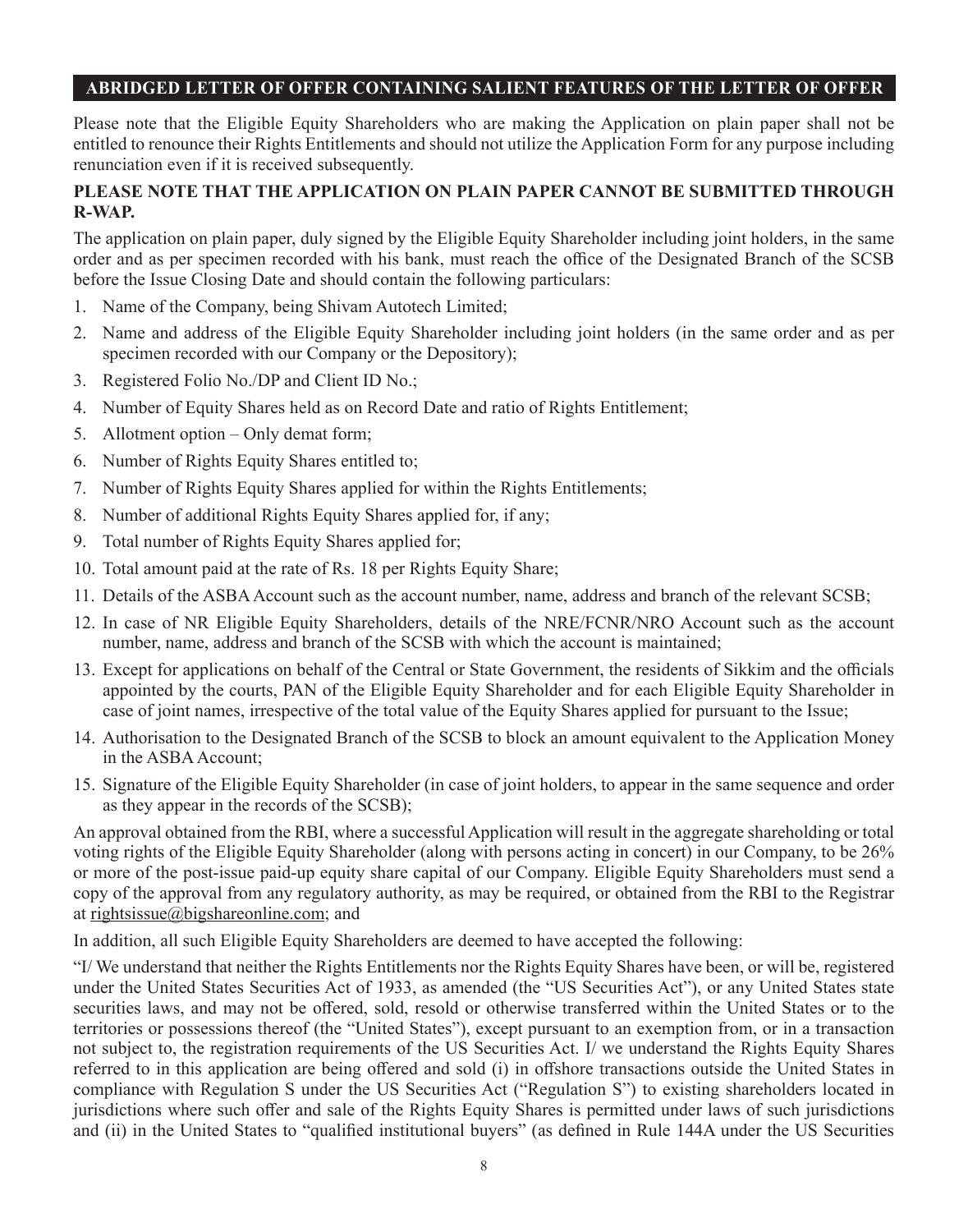Act) ("U.S. QIBs") pursuant to Section  $4(a)(2)$  of the US Securities Act and other exemptions from the registration requirements of the US Securities Act. I/ we understand that the Issue is not, and under no circumstances is to be construed as, an offering of any Rights Equity Shares or Rights Entitlements for sale in the United States, or as a solicitation therein of an offer to buy any of the said Rights Equity Shares or Rights Entitlements in the United States, except in each case to persons in the United States who are U.S.QIBs. I/ we confirm that I am/ we are (a)(i) not in the United States and eligible to subscribe for the Rights Equity Shares under applicable securities laws or (ii) a U.S. QIB in the United States, (b) complying with laws of jurisdictions applicable to such person in connection with the Issue, and (c) understand that neither the Company, nor the Registrar or any other person acting on behalf of the Company will accept subscriptions from any person, or the agent of any person, who appears to be, or who the Company, the Registrar or any other person acting on behalf of the Company have reason to believe is in the United States (other than U.S. QIBs) or is outside of India and the United States and ineligible to participate in this Issue under the securities laws of their jurisdiction.

I/ We will not offer, sell or otherwise transfer any of the Rights Equity Shares which may be acquired by us in any jurisdiction or under any circumstances in which such offer or sale is not authorized or to any person to whom it is unlawful to make such offer, sale or invitation. I/We satisfy, and each account for which I/we are acting satisfies, (a) all suitability standards for investors in investments of the type subscribed for herein imposed by the jurisdiction of my/our residence, and (b) is eligible to subscribe and is subscribing for the Rights Equity Shares and Rights Entitlements in compliance with applicable securities and other laws of our jurisdiction of residence.

I/ We understand and agree that the Rights Entitlements and Rights Equity Shares may not be reoffered, resold, pledged or otherwise transferred except in an offshore transaction in compliance with Regulation S, or otherwise pursuant to an exemption from, or in a transaction not subject to, the registration requirements of the US Securities Act."

In cases where multiple Application Forms are submitted for Applications pertaining to Rights Entitlements credited to the same demat account or in demat suspense escrow account, including cases where an Investor submits Application Forms along with a plain paper Application, such Applications shall be liable to be rejected.

Investors are requested to strictly adhere to these instructions. Failure to do so could result in an application being rejected, with our Company, and the Registrar not having any liability to the Investor. The plain paper Application format will be available on the website of the Registrar.

Our Company and the Registrar shall not be responsible if the Applications are not uploaded by SCSB or funds are not blocked in the Investors' ASBA Accounts on or before the Issue Closing Date.

## **Making of an Application by Eligible Equity Shareholders holding Equity Shares in physical form**

Please note that in accordance with Regulation 77A of the SEBI ICDR Regulations read with the SEBI Rights Issue Circulars, the credit of Rights Entitlements and Allotment of Equity Shares shall be made in dematerialised form only. Accordingly, Eligible Equity Shareholders holding Equity Shares in physical form as on Record Date and desirous of subscribing to Equity Shares in this Issue are advised to furnish the details of their demat account to the Registrar or our Company at least two Working Days prior to the Issue Closing Date, to enable the credit of their Rights Entitlements in their respective demat accounts at least one day before the Issue Closing Date.

Prior to the Issue Opening Date, the Rights Entitlements of those Eligible Equity Shareholders, among others, who hold Equity Shares in physical form, and whose demat account details are not available with our Company or the Registrar, shall be credited in a demat suspense escrow account opened by our Company.

Eligible Equity Shareholders, who hold Equity Shares in physical form as on Record Date and who have opened their demat accounts after the Record Date, shall adhere to following procedure for participating in this Issue:

a) The Eligible Equity Shareholders shall send a letter to the Registrar containing the name(s), address, e-mail address, contact details and the details of their demat account along with copy of self-attested PAN and selfattested client master sheet of their demat account either by e-mail, post, speed post, courier, or hand delivery so as to reach to the Registrar no later than two Working Days prior to the Issue Closing Date;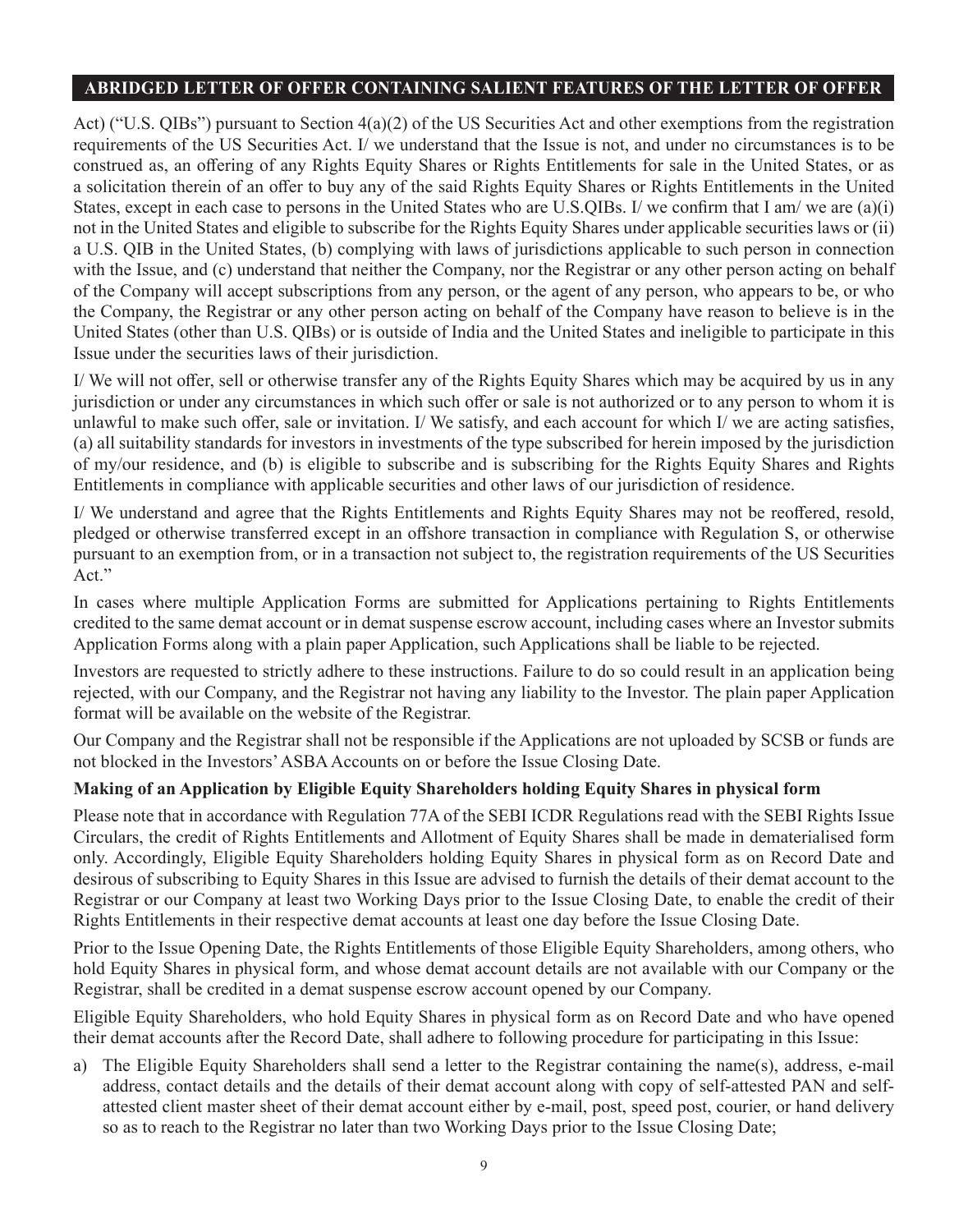- b) The Registrar shall, after verifying the details of such demat account, transfer the Rights Entitlements of such Eligible Equity Shareholders to their demat accounts at least one day before the Issue Closing Date;
- c) The remaining procedure for Application shall be same as set out in "- *Making of an Application by Eligible Equity Shareholders on Plain Paper under ASBA process*" mentioned above.

Resident Eligible Equity Shareholders who hold Equity Shares in physical form as on the Record Date will not be allowed renounce their Rights Entitlements in the Issue. However, such Eligible Equity Shareholders, where the dematerialized Rights Entitlements are transferred from the suspense escrow demat account to the respective demat accounts within prescribed timelines, can apply for additional Equity Shares while submitting the Application through ASBA process or using the R-WAP.

For details of procedure for application by the Eligible Equity Shareholders holding Equity Shares as on the Record Date, see "Terms of the Issue - Process of Making an Application in the Issue" on page 83 of the Letter of Offer.

## **Rights Entitlements Ratio**

The Equity Shares are being offered on a rights basis to existing Eligible Equity Shareholders in the ratio of 2:9 (2 Equity Shares for every 9 Equity Share held as on the Record Date).

#### **Fractional Entitlements**

The Equity Shares are being offered on a rights basis to existing Eligible Equity Shareholders in the ratio of 2:9 (2 Equity Shares for every 9 Equity Shares) held as on the Record Date. Accordingly, if the shareholding of any of the Eligible Equity Shareholders is less than 5 (Five)Equity Shares or is not in the multiple of 9 (Nine) Equity Shares, the fractional entitlements of such Eligible Equity Shareholders shall be ignored by rounding down of their Rights Entitlements. However, the Eligible Equity Shareholders whose fractional entitlements are being ignored, will be given preferential consideration for the Allotment of one additional Equity Share if they apply for additional Equity Shares over and above their Rights Entitlements, if any, subject to availability of Equity Shares in this Issue post allocation towards Rights Entitlements applied for.

Further, the Eligible Equity Shareholders holding less than 5 (Five) Equity Shares shall have 'zero' entitlement for the Rights Equity Shares and shall be dispatched a Application Form for zero entitlement. Such Eligible Equity Shareholders are entitled to apply for additional Rights Equity Share and will be given preference in the Allotment of one Rights Equity Share, if such Eligible Equity Shareholders apply for additional Rights Equity Shares. However, they cannot renounce the same in favour of third parties. Application Form with zero entitlement shall be nonnegotiable/ non renounceable.

#### **Renunciation of Rights Entitlements**

This Issue includes a right exercisable by Eligible Equity Shareholders to renounce the Rights Entitlements credited to their respective demat account either in full or in part.

The renunciation from non-resident Eligible Equity Shareholder(s) to resident Indian(s) and vice versa shall be subject to provisions of FEMA Rules and other circular, directions, or guidelines issued by RBI or the Ministry of Finance from time to time. However, the facility of renunciation shall not be available to or operate in favor of an Eligible Equity Shareholders being an erstwhile Overseas Corporate Body unless the same is in compliance with the FEMA Rules and other circular, directions, or guidelines issued by RBI or the Ministry of Finance from time to time.

The renunciation of Rights Entitlements credited in your demat account can be made either by sale of such Rights Entitlements, using the secondary market platform of the Stock Exchanges or through an off-market transfer.

For details, see "*Procedure for Renunciation of Rights Entitlements*" on page 98 of the Letter of Offer.

## **Application for Additional Equity Shares**

Shareholders are eligible to apply for additional Equity Shares over and above their Rights Entitlements, provided that they are eligible to apply for Equity Shares under applicable law and they have applied for all the Equity Shares forming part of their Rights Entitlements without renouncing them in whole or in part. Where the number of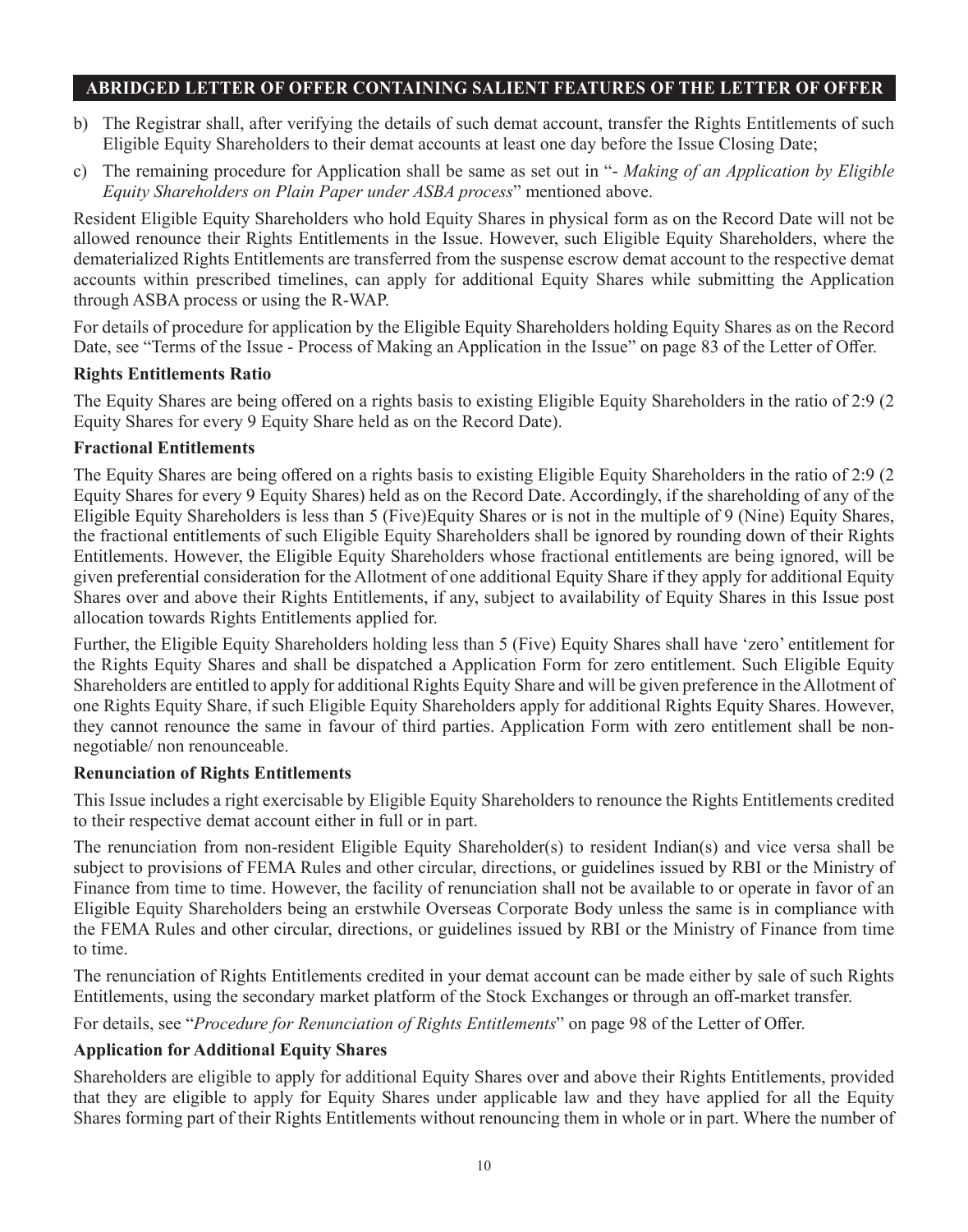additional Equity Shares applied for exceeds the number available for Allotment, the Allotment would be made as per the Basis of Allotment finalised in consultation with the Designated Stock Exchange. Applications for additional Equity Shares shall be considered and Allotment shall be made in accordance with the SEBI ICDR Regulations and in the manner as set out in "- Basis of Allotment" on page 110 of the Letter of Offer.

**Eligible Equity Shareholders who renounce their Rights Entitlements cannot apply for additional Equity Shares.** Non-resident Renouncees who are not Eligible Equity Shareholders cannot apply for additional Equity Shares.

## **Intention of promoter to subscribe to its Rights Entitlement**

Our Promoters have undertaken to subscribe to the full extent of their Rights Entitlements in the Issue and have also confirmed that they shall not renounce their Rights Entitlements (except to the extent of renunciation by any of them in favour of any other Promoters or member of the Promoter Group). Further, our Promoters and Promoter Group reserve the right to apply for, and subscribe to, additional Rights Equity Shares over and above their Rights Entitlements (including unsubscribed portion of the Issue, if any), subject to compliance with the minimum public shareholding requirements, as prescribed under the SCRR and the SEBI Listing Regulations.

The acquisition of Rights Equity Shares by our Promoters and our Promoter Group, over and above their Rights Entitlements shall not result in a change of control of the management of our Company and shall be in compliance with the SEBI SAST Regulations and in case if acquisition of Rights Equity Shares by our Promoters and our Promoter Group, over and above their Rights Entitlements triggers open offer obligation under SEBI SAST Regulations, our Promoters and our Promoter Group shall comply with the same. Our Company is in compliance with Regulation 38 of the SEBI Listing Regulations and will continue to comply with the minimum public shareholding requirements under the Applicable Law.

#### **Availability of offer document of the immediately preceding public issue or rights issue for inspection**

A copy of the Letter of Offer dated  $10<sup>th</sup>$  December, 2021 made by the Company for rights issue of Equity Shares is available for inspection on the website of the Company at from the date of the Letter of Offer until the Issue Closing Date.

## **ANY OTHER IMPORTANT INFORMATION**

In accordance with Regulation 77A of the SEBI ICDR Regulations read with the SEBI Rights Issue Circulars, the credit of Rights Entitlements and Allotment of Equity Shares shall be made in dematerialized form only. Prior to the Issue Opening Date, our Company shall credit the Rights Entitlements to (i) the demat accounts of the Eligible Equity Shareholders holding the Equity Shares in dematerialised form; and (ii) a demat suspense escrow account (namely, Shivam Autotech Limited Unclaimed Shares Demat Escrow Account) opened by our Company, for the Eligible Equity Shareholders which would comprise Rights Entitlements relating to (a) Equity Shares held in the account of the IEPF authority, if any; or (b) the demat accounts of the Eligible Equity Shareholder which are frozen or the Equity Shares which are lying in the unclaimed suspense account (including those pursuant to Regulation 39 of the SEBI Listing Regulations) or details of which are unavailable with our Company or with the Registrar on the Record Date; or (c) Equity Shares held by Eligible Equity Shareholders holding Equity Shares in physical form as on Record Date where details of demat accounts are not provided by Eligible Equity Shareholders to our Company or Registrar; or (d) credit of the Rights Entitlements returned/ reversed/ failed; or (e) the ownership of the Equity Shares currently under dispute, including any court proceedings, if any; or (f) Non-institutional equity shareholders in the United States.

Please note that if no Application is made by the Eligible Equity Shareholders of Rights Entitlements on or before Issue Closing Date, such Rights Entitlements shall get lapsed and shall be extinguished after the Issue Closing Date. No Equity Shares for such lapsed Rights Entitlements will be credited, even if such Rights Entitlements were purchased from market and purchaser will lose the premium paid to acquire the Rights Entitlements. Persons who are credited the Rights Entitlements are required to make an application to apply for Equity Shares offered under Rights Issue for subscribing to the Equity Shares offered under Issue.